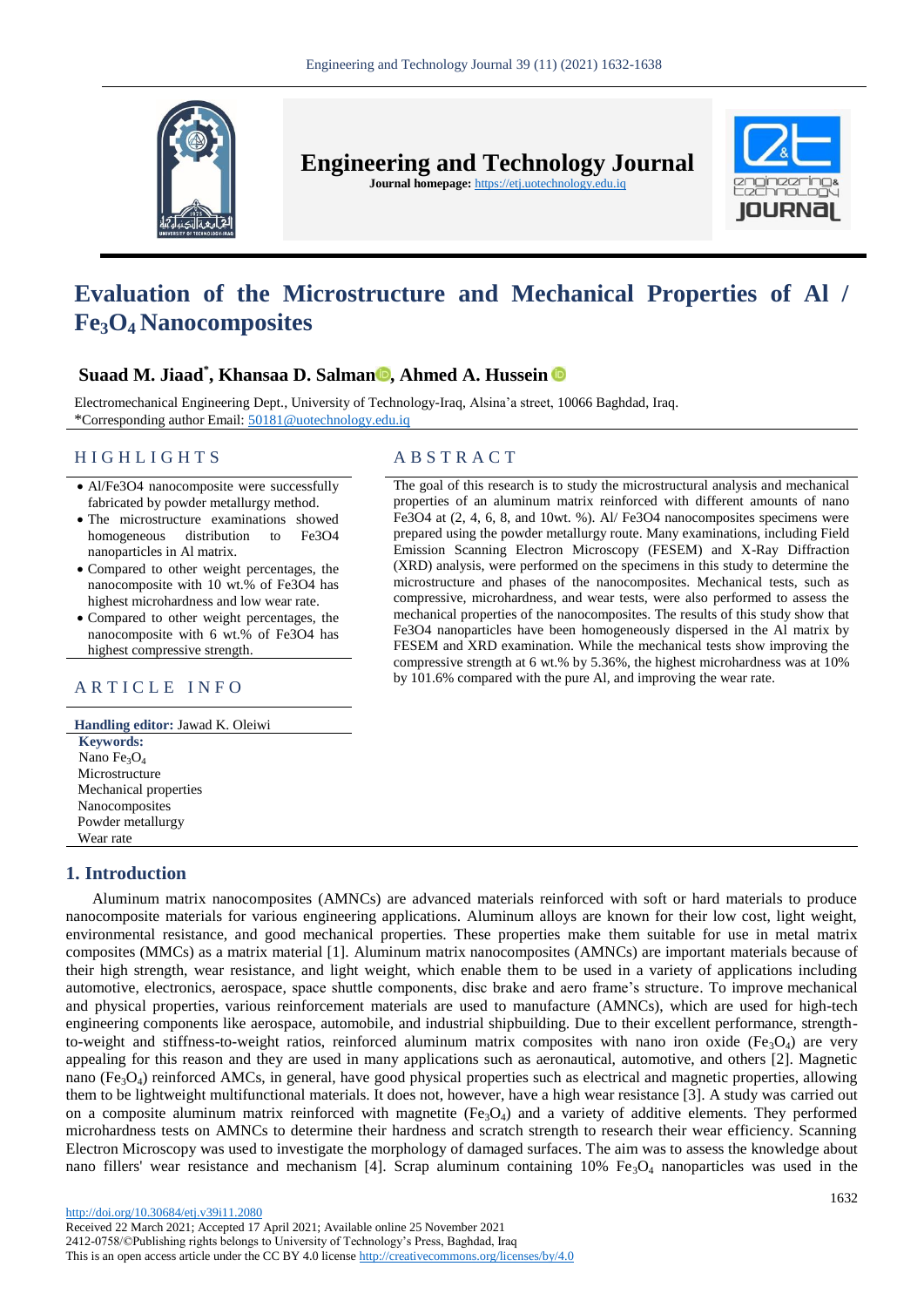experiment. The interface for the dispersion of the reinforcement and matrix was tested using Scanning Electron Microscopy (SEM) to generate AMNCs and investigate the effect of  $TiO<sub>2</sub>$  doping Fe<sub>3</sub>O<sub>4</sub> at 2.5 wt. percent, 5 wt. percent, 7.5 wt. percent, and 10 wt. percent. Microhardness, young modulus, and density have all been measured and compared. The constituent distribution was uniform, with a close bond between the matrix and reinforcements. Wear conduct was also changed as the percentage of  $TiO<sub>2</sub>$  was increased [5]. New aluminum-based composites (Al-Zn-Si) with improved magnetic, physical, and mechanical properties were developed as part of an aeronautic research program. Different reinforcements may be used to customize these composites for applications in electrical motors and other areas of aircraft engineering. Previous research in the same field produced composites with promising properties, which were due to the reinforcement size and distribution, as well as the grain size of the matrix [6,7,8]. AA7068 is used in a variety of industries, including aerospace and automotive, medical equipment, and high-precision engineering. Powder metallurgy was used to build the AA7068/MgO composites. The particles in the composite were mixed with homogeneous dispersion, according to optical micrographs. The addition of MgO particles improved the mechanical properties of the material. With the addition of 5% MgO particles, the composite's hardness reached a limit of 68 VHN. The addition of MgO particles as a reinforcement in the AA7068 greatly improved the wear resistance [9,10]. The aim of this research is to study the effect of  $Fe<sub>3</sub>O<sub>4</sub>$  nanoparticles on microstructure and mechanical properties such as microhardness, wear resistance and compressive strength of aluminum matrix nanocomposite manufactured by powder technology route, which are used in a variety of applications including automotive, electronics, aerospace, space shuttle components, disc brake, aero frame's structure, and electrical industries.

# **2. Experimental Procedures**

#### **2.1 Materials**

Aluminum powder with a grain size of less than 44 µm and purity of 99 percent is used in this study, which is reinforced with nano iron oxide powder (Fe<sub>3</sub>O<sub>4</sub>) with a mean grain size of 30 nm and purity of 99.5 percent. Table 1 shows the weight percentages of the powders used in each specimen.

#### **2.2 Preparation of the specimens**

All nanocomposites' specimens were prepared using the powder metallurgy (PM) method, with the mixture powders being mixed in a planetary ball mill QM-ISPO4. The powders mixture in this work consists of (Al) powder as a matrix. Table 2 shows the properties of the (Al) powder that was used in this work and reinforced with magnetite ( $Fe<sub>3</sub>O<sub>4</sub>$ ) powder in various amounts (2, 4, 6, 8 and 10 wt.%). To reduce agglomeration and achieve a homogeneous dispersion, the mixing process was carried out at 400 rpm for 30 minutes at room temperature without lubricant material. After the powders were mixed, they were cold pressed (compacted) in a uniaxial direction with a pressure of 4 tons to produce green compacts in the shape of cylindrical specimens with a diameter of 12.65mm. To avoid oxidation, the green compacts were sintered in an electrical furnace at 630°C for 1.5 hours under an argon atmosphere.

#### **2.3 Microstructure Examination**

After preparing the specimens, a microstructure analysis was performed using a Field Emission Scanning Electron Microscopy (FESEM) (cam scan MV 2300) for pure aluminum, and after embedding iron oxide with different weight percentages into an aluminum matrix. The specimens were ground with grinding papers with grit sizes from 200 to 2000 µm and polished with polishing fabric before the examination. The aim of this examination was to determine the distribution of reinforcing materials, as well as the impact of compacting pressure and sintering temperature on the microstructure of manufactured specimens.

## **2.4 X-Ray Diffraction (XRD)**

All specimens were subjected to X-ray diffraction analysis by ((XRD-6000) SHIMADZU Europe) to determine the phases produced because of the manufactured nanocomposites. In addition, the effect of  $Fe<sub>3</sub>O<sub>4</sub>$  at various weight percentages on the resultant phases of manufactured specimens was examined (AMNCs).

## **2.5 Mechanical properties tests**

Microhardness, compressive, and wear tests were all performed on the specimens in this study. Figure 1 shows the device of mechanical properties tests.

| No. of<br>specimens | <b>Aluminum</b><br>$wt. \%$ | <b>Magnetite</b><br>(Fe3O4) wt.% |
|---------------------|-----------------------------|----------------------------------|
|                     | 100                         |                                  |
| 2                   | 98                          | $\mathfrak{D}$                   |
| 3                   | 96                          |                                  |
| 4                   | 94                          | 6                                |
|                     | 92                          | 8                                |
| б                   | 90                          | 10                               |

**Table 1:** The weight percentages of powders for the specimens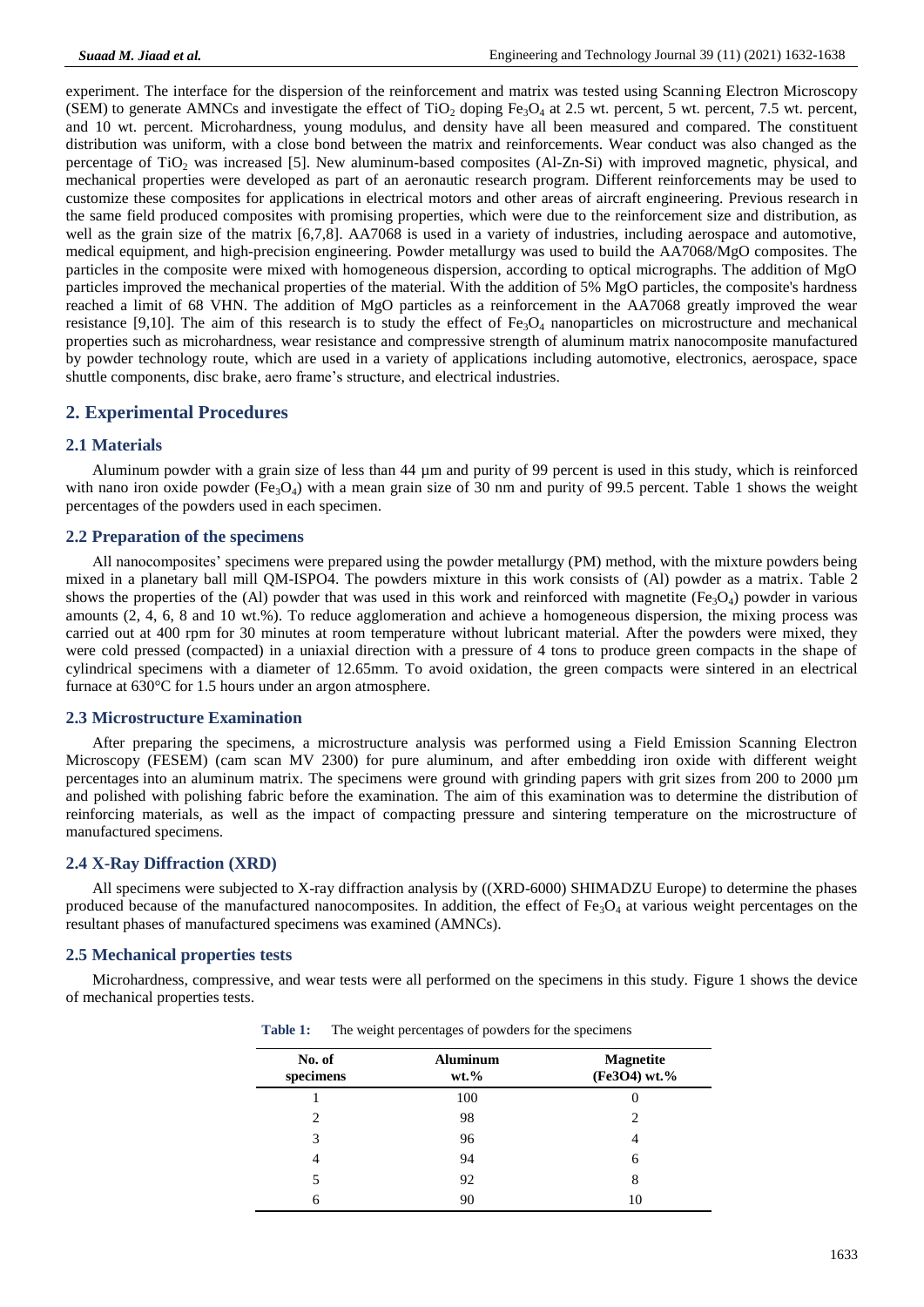| Table 2:               | Chemical composition and physical properties of Al |       |         |                      |                  |             |               |
|------------------------|----------------------------------------------------|-------|---------|----------------------|------------------|-------------|---------------|
| <b>Metal</b><br>matrix | Fe                                                 | Pb    | As      | <b>Density</b>       | Particle<br>size | <b>Mesh</b> | <b>Purity</b> |
| Al                     | 0.5%                                               | 0.03% | 0.0005% | $2.7 \text{gm/cm}^3$ | $<$ 44 $\mu$ m   | 325         | 99.0%         |
|                        |                                                    |       |         |                      |                  | 2           |               |

**Figure 1:** Digital Micro Hardness Tester, Dry sliding wear machine, Compressive test machine

#### 2.5.1 Microhardness test

The microhardness of sintered specimens for pure Al and  $AI/Fe<sub>3</sub>O<sub>4</sub>$  nanocomposites was determined using the Vickers microhardness test according to the ASTM E384-99 standard. The sintered specimens were smoothed with emery papers with grain sizes from 200 to 2000 µm before being polished with a polishing cloth. The microhardness of specimens was then measured using a Vickers microhardness unit, model HVS-1000 digital microhardness test, at load 0.245N for 15 seconds. For each specimen, three readings were taken, and the average value was determined.

#### 2.5.2 Wear test

To measure the wear rate of pure Al and  $AI/Fe_3O_4$  nanocomposite, a pin-on-disc technique was used in accordance with ASTM G99-95 standards. The specimens used in the wear test had a diameter of 12.65 mm and a length of 20 mm. The specimens for wear testing are fixed against a hardened disk that rotates at 950 rpm for 5 minutes in this test. The applied loads were varied between 5, 10, and 15N during the wear test. The following equation [11,18] was used to calculate the wear rate of the specimens:

$$
Wear rate = \frac{\Delta w}{SD} (g/cm)
$$
 (1)

$$
\Delta w = w_1 - w_2 \tag{2}
$$

$$
SD = 2\pi r.n. t \tag{3}
$$

Where:  $\Delta w$ : the change in the weight of the specimens (gm).

- $w_1, w_2$ : the weight for the specimen before and after the wear test (gm).
- S.D: the sliding distance (cm).
- r: the radius of the rotating disc (cm).
- n: the number of rotations per minutes (rpm).
- t: the sliding time (min).

#### 2.5.3 Compression test

Compression test was carried out and controlled by electrical, universal testing for all specimens pure Al and  $AI/Fe<sub>3</sub>O<sub>4</sub>$ nanocomposite according to ASTM G1-90. The specimens used in this test had a diameter of 12.65 mm and a length of 20 mm. The young modulus can be calculated by the equation [17]:

$$
Stress (\sigma) = \frac{\text{Applied force on a material}}{\text{Area over which that force is applied}} = \frac{P}{A} (MPa)
$$
 (4)

Strain 
$$
(\varepsilon) = \frac{\Delta L}{L}
$$
 (No units) (5)

According to Hooke's Law the relation between stress and strain is as follows:

$$
\mathbf{E} = \frac{stress(\sigma)}{strain(\epsilon)} \quad (\text{MPa}) \tag{6}
$$

Where: (**E**) is modulus of elasticity or Young's modulus.

#### **3. Results and Discussion**

#### **3.1 FESEM**

Figure 2 shows images by Field Emission Scanning Electron Microscopy FESEM for pure Al, and Al/Fe<sub>3</sub>O<sub>4</sub> with various  $Fe<sub>3</sub>O<sub>4</sub>$  concentrations. It can be observed that the reinforcement materials are diffused at the interfaces between Fe<sub>3</sub>O<sub>4</sub> with Al matrix. Because of the thermal reaction and diffusion mechanism used in the sintering process, strong interfacial bonding has formed at the interfaces between ceramic  $Fe<sub>3</sub>O<sub>4</sub>$  nanoparticles and aluminum matrix. Because of aggregations in a specific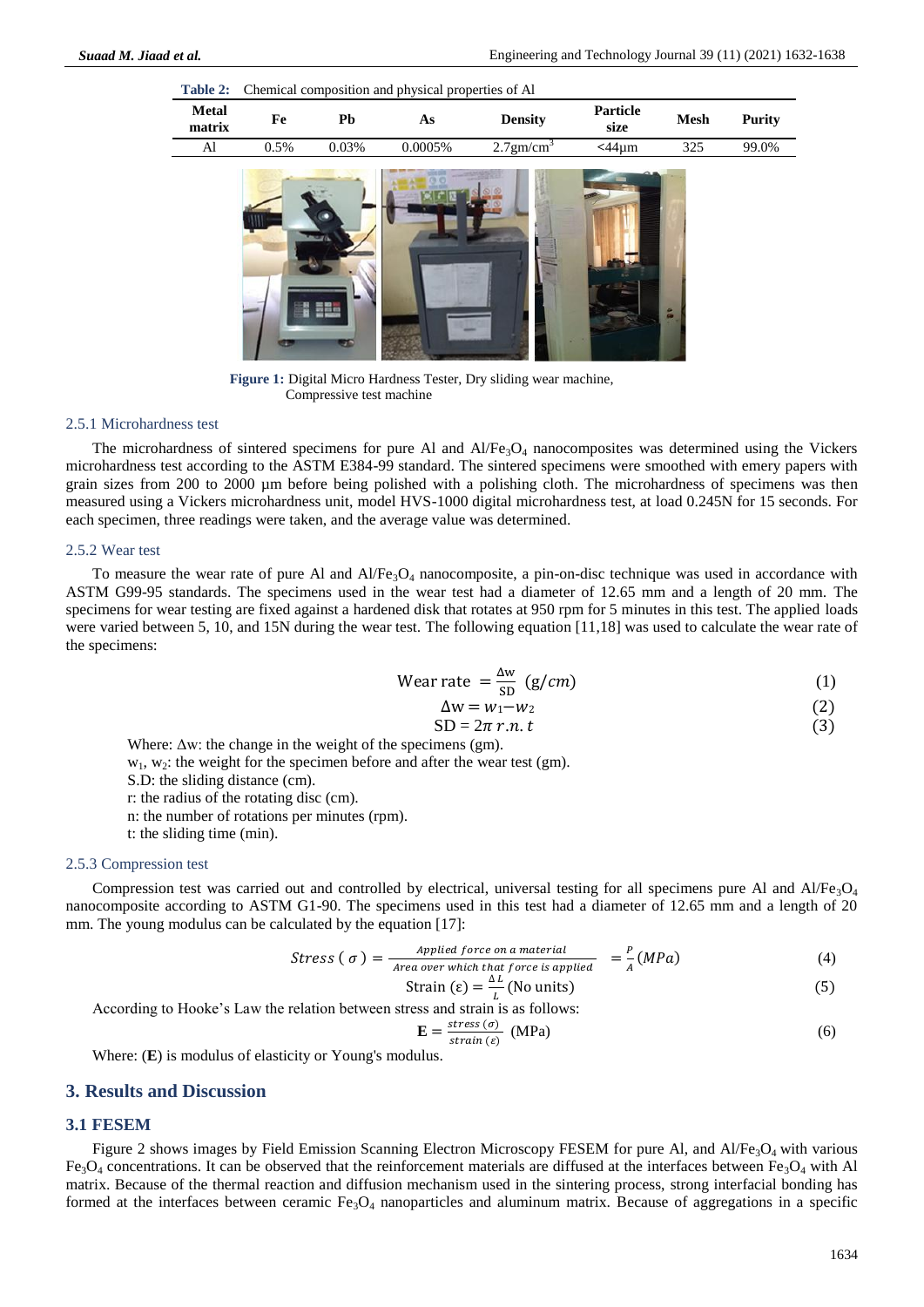region, a uniform dispersion of  $Fe<sub>3</sub>O<sub>4</sub>$  nanoparticles in the aluminum matrix cannot be achieved in most specimens for various  $Fe<sub>3</sub>O<sub>4</sub>$  weight percentages. As a result, the mixing process will achieve a very homogeneous distribution of nanoparticles, resulting in improved mechanical properties.

## **3.2 X- Ray Diffraction**

Figure 3 depicts X-Ray diffraction (XRD) results for specimens before and after  $Fe<sub>3</sub>O<sub>4</sub>$  addition. For the manufactured specimens in this study, the XRD patterns consist of peaks that deal with the phases of Al and Fe<sub>3</sub>O<sub>4</sub>. XRD analysis of specimens reinforced by  $Fe<sub>3</sub>O<sub>4</sub>$  and integrated into Al matrix revealed that increasing the weight percentage of  $Fe<sub>3</sub>O<sub>4</sub>$  leads to the appearance of  $Fe<sub>3</sub>O<sub>4</sub>$  phase peaks. In fact, XRD results show that increasing the weight percentage of additive materials causes the intensity of the diffraction peaks to increase. Furthermore, since no other intermetallic inclusions are present, the reaction between Al and  $Fe<sub>3</sub>O<sub>4</sub>$  is most likely in a steady state thermodynamically [12].



10wt.% FesO4

Figure 2: FESEM images of the specimens of pure Al and Al/Fe<sub>3</sub>O<sub>4</sub> nanocomposites with different percentages of  $Fe<sub>3</sub>O<sub>4</sub>$ : (a, b, c) pure Al, (d, e, f) 2 wt. %  $Fe<sub>3</sub>O<sub>4</sub>$  $(g, h, j)$  4 wt. %  $Fe<sub>3</sub>O<sub>4</sub>$  (k, L, s) 6 wt. %  $Fe<sub>3</sub>O<sub>4</sub>$  (m, n, u) 8 wt. %  $Fe<sub>3</sub>O<sub>4</sub>$  and  $(x, y, z)$  10 wt. %  $Fe<sub>3</sub>O<sub>4</sub>$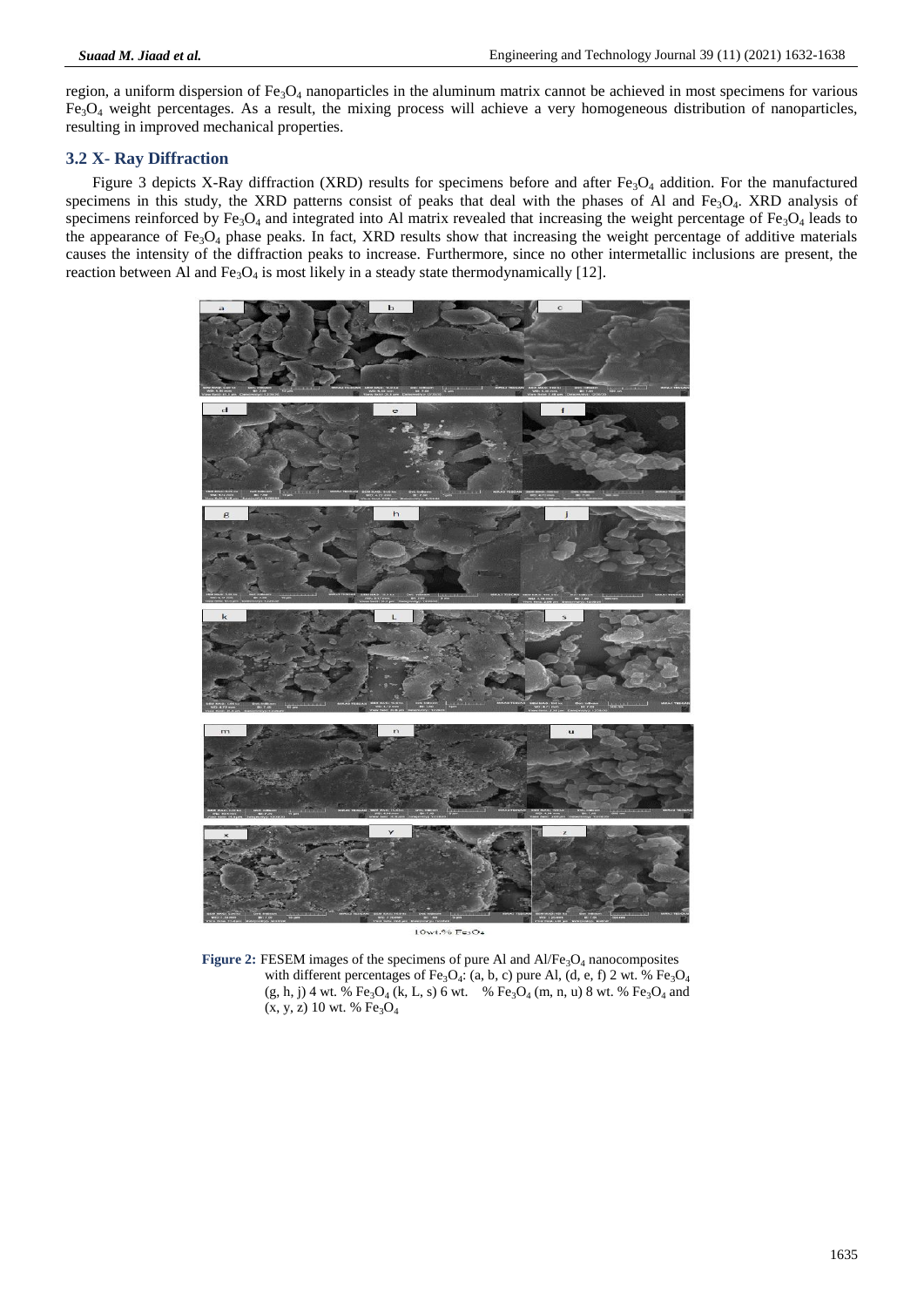

**Figure 3:** XRD diffraction peaks for the specimens of Al / Fe<sub>3</sub>O<sub>4</sub> nanocomposite

#### **3.3 Mechanical properties**

#### 3.3.1 Hardness results

Vickers microhardness findings for pure Al and Al/ Fe3O<sup>4</sup> specimens are shown in Table 3. Microhardness values of Al/ Fe3O<sup>4</sup> nanocomposites are typically affected by compacting strain, sintering temperature, and reinforcement nanomaterial weight percentages. The microhardness increases as the weight percentage of Fe<sub>3</sub>O<sub>4</sub> increases. This is because Fe<sub>3</sub>O<sub>4</sub> has a higher hardness than that of the Al matrix. Finally, the microhardness test is a valuable method for determining the microstructure and mechanical properties of nanocomposites [13]. It is clear from Table 3 that the maximum value of microhardness is for the nanocomposite containing  $10wt$ .  $\%$  Fe<sub>3</sub>O<sub>4</sub>. The microhardness is increased with increasing wt.% of Fe<sub>3</sub>O<sub>4</sub> [19] by 101.6% for 10wt.% of Fe<sub>3</sub>O<sub>4</sub> compared with the pure Al.

#### 3.3.2 Wear results

Figure 5 shows the wear rate for Al/ Fe<sub>3</sub>O<sub>4</sub> nanocomposites with different loads of 5, 10, and 15N and a steady sliding velocity of 950 rpm versus Fe<sub>3</sub>O<sub>4</sub> weight percentages. A strong interfacial bonding at the interfaces between Fe<sub>3</sub>O<sub>4</sub> ceramic nanoparticles and the Al matrix will improve the wear resistance of  $Al/Fe<sub>3</sub>O<sub>4</sub>$  nanocomposites. Table 4 shows that as the weight percentage of Fe<sub>3</sub>O<sub>4</sub> nanoparticles increases, the wear rate decreases. On the other hand, strain fields form around Fe<sub>3</sub>O<sub>4</sub> nanoparticles due to the different thermal expansion coefficients of  $Fe<sub>3</sub>O<sub>4</sub>$  and Al. The dislocations piled up because of the strain field, preventing the cracks from propagating. The Orwan mechanism is strengthened by the homogeneous dispersion of  $Fe<sub>3</sub>O<sub>4</sub>$  nanoparticles in the Al matrix [14]. As a result, Al/  $Fe<sub>3</sub>O<sub>4</sub>$  nanocomposites have better wear resistance.  $Fe<sub>3</sub>O<sub>4</sub>$ nanoparticles strengthen the tribological properties of the nanocomposite. This is confirmed with [15]. The wear rate decreases by 47.2% at 10 wt.% Fe<sub>3</sub>O<sub>4</sub> compared with the pure Al, and the best value of the wear rate is  $2.37 \times 10^{-8}$  (g/cm) at 10wt.%  $Fe<sub>3</sub>O<sub>4</sub>$ .

#### 3.3.3 Compressive results

Figure 6 shows stress strain curves of the compressive test for pure Al and  $Al/Fe<sub>3</sub>O<sub>4</sub>$  nanocomposites with different weight percentages of Fe<sub>3</sub>O<sub>4</sub> as (2,4,6,8, and 10) wt.%. This graph shows that increasing the weight percentage of Fe<sub>3</sub>O<sub>4</sub> causes to increase the compressive strength until 59 MPa at 6 wt.% Fe<sub>3</sub>O<sub>4</sub>. This may be because homogenous distribution for Fe<sub>3</sub>O<sub>4</sub> nanoparticles allows the structure to retain its high ductility [16]. The increase in compressive strength can be explained by the fact that the addition of Fe3O<sup>4</sup> slowed grain growth by pinning grain boundaries and stabilizing the grains. Table 5 shows the results of the compressive test for Al / Fe<sub>3</sub>O<sub>4</sub> nanocomposite. Increasing the resistance of weight can increase brittleness while decreasing compressive strength, and then it will be restricted at the elastic deformation region and limited fracture at a specific area on the surface. Nanocomposites is clearly linked with the addition of a hard ceramic material of  $Fe<sub>3</sub>O<sub>4</sub>$  greater than 8% by weight, which can increase brittleness while decreasing compressive strength, and then be it will be restricted at the elastic deformation region and limited fracture at a specific area on the surface.

**Table 3:** The microhardness for the specimens Al/ $Fe<sub>3</sub>O<sub>4</sub>$ 

| Sample No. | <b>Fe3O4 Wt.%</b> | <b>Microhardness</b> |
|------------|-------------------|----------------------|
|            |                   | 18.14                |
|            |                   | 23.93                |
|            |                   | 24.90                |
|            |                   | 32.59                |
|            |                   | 33.19                |
|            | Ш                 | 36.57                |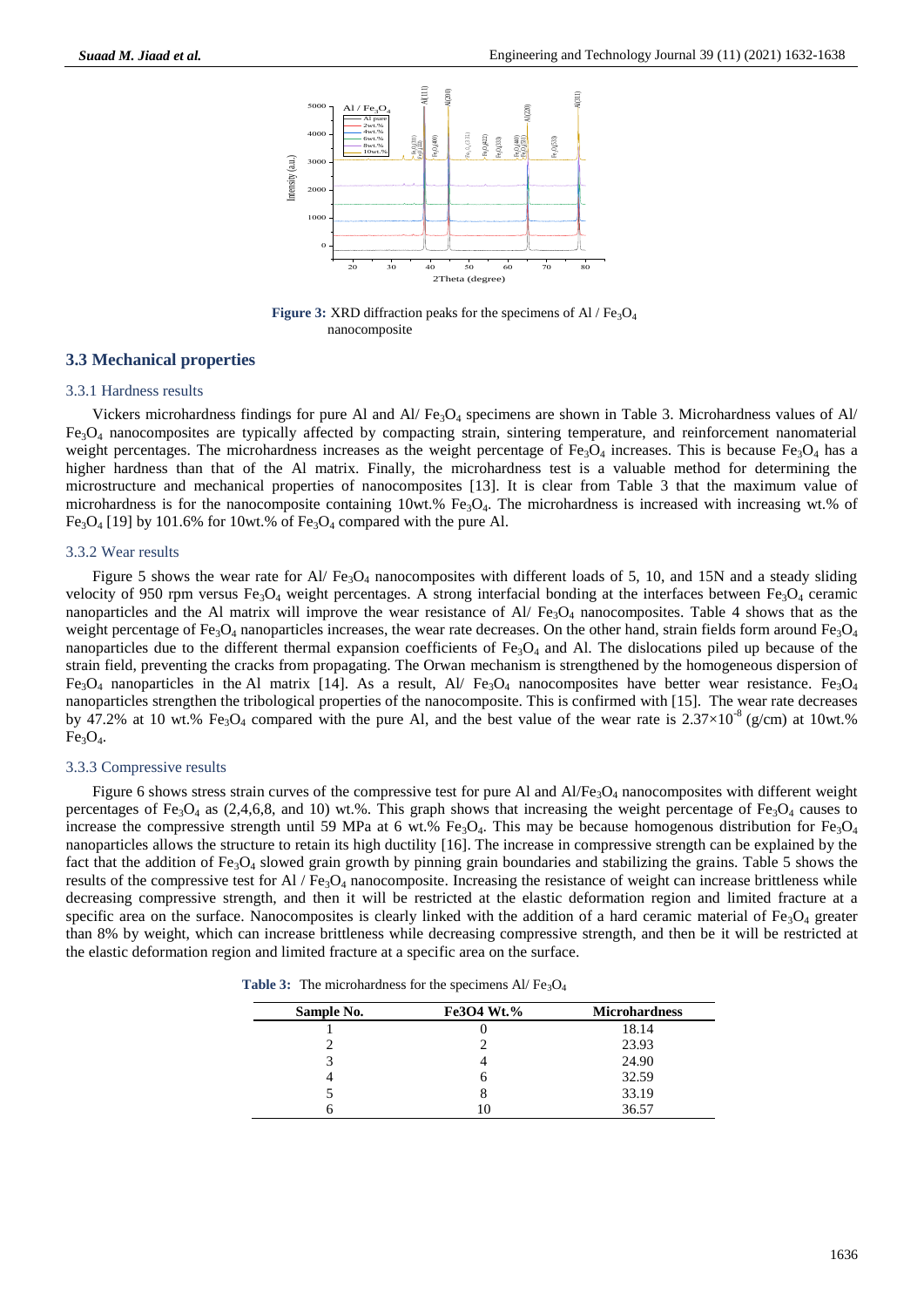

Figure 4: Relationship between microhardness and wt.% Fe<sub>3</sub>O<sub>4</sub>

Table 4: The results of wear test for the specimens Al/Fe<sub>3</sub>O<sub>4</sub>

| <b>Applied</b> | Wear rate (g/cm) $\times$ 10 <sup>-8</sup> |      |      |      |      |      |
|----------------|--------------------------------------------|------|------|------|------|------|
| Load N         | 0%                                         | 2%   | 4%   | 6%   | 8%   | 10%  |
| 5              | 4.90                                       | 4.59 | 4.43 | 3.56 | 3.43 | 2.37 |
| 10             | 5.52                                       | 4.92 | 4.54 | 3.71 | 3.51 | 2.47 |
| 15             | 6.44                                       | 5.77 | 5.31 | 4.69 | 4.38 | 3.40 |



**Figure 5:** Relationships between applied loads and wear rate for different percentages of  $Fe<sub>3</sub>O<sub>4</sub>$  nanoparticles

Table 5: The result for compressive test specimens Al/Fe<sub>3</sub>O<sub>4</sub>

| <b>Sample</b>  | Wt. %            | Load kN | <b>Compressive MPa</b> | Y models MPa |
|----------------|------------------|---------|------------------------|--------------|
|                | $\boldsymbol{0}$ | 7.41    | 56                     | 2750         |
| 2              | 2                | 3.91    | 31                     | 1800         |
| 3              | $\overline{4}$   | 4.36    | 34                     | 2000         |
| $\overline{4}$ | 6                | 7.58    | 59                     | 3140         |
| 5              | 8                | 2.84    | 22                     | 1750         |
| 6              | 10               | 3.42    | 27                     | 1850         |



**Figure 6:** Stress strain curves of compressive test for pure Aluminium and Al/Fe<sub>3</sub>O<sub>4</sub> nanocomposites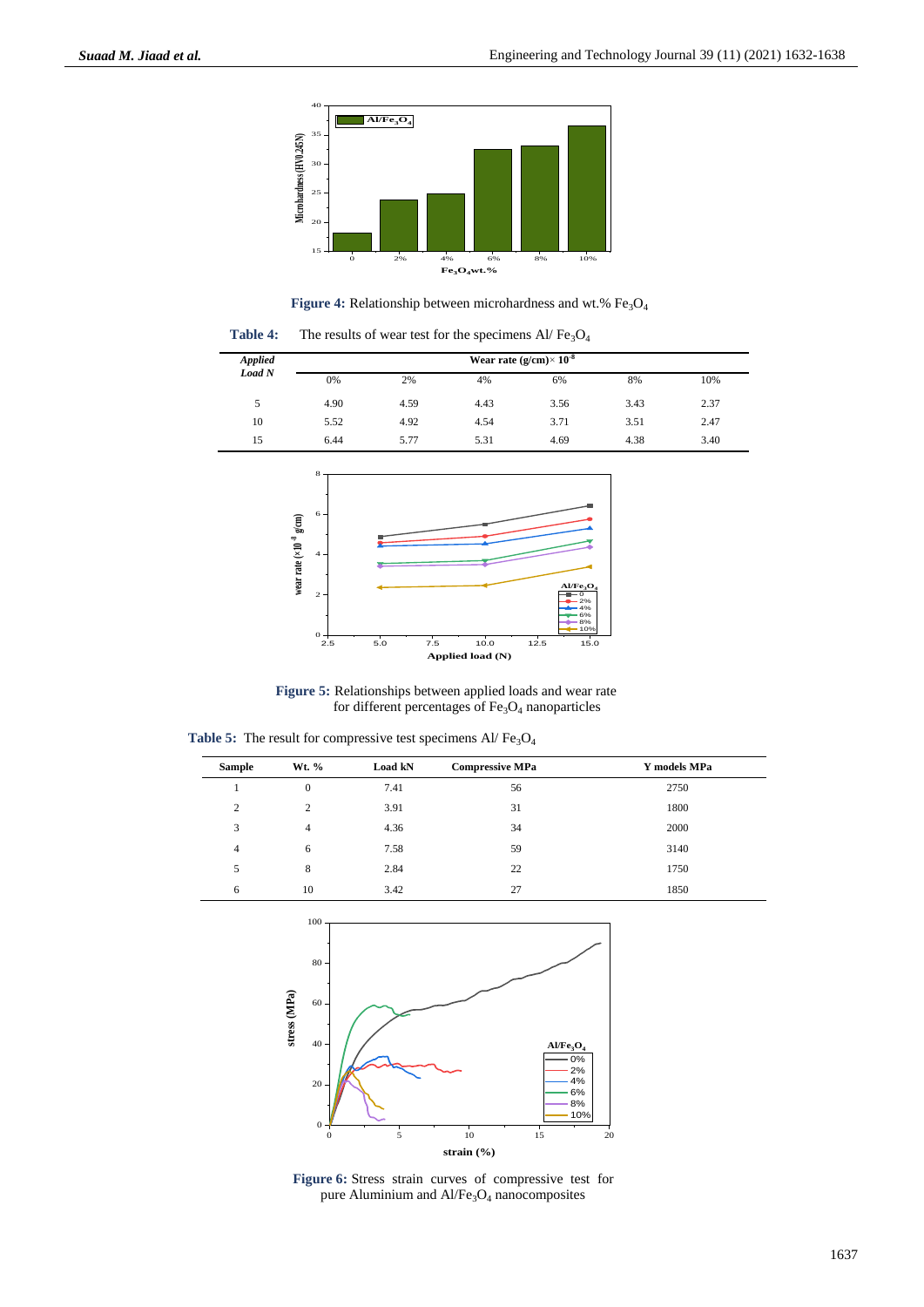# **4. Conclusions**

The  $(A/Fe_3O_4)$  nanocomposites were successfully produced by the powder metallurgy method. As a result of the advanced process, the conclusion of the obtained results can be summarized as follows:

- 1) The microstructure was characterized using Field Emission Scanning Electron Microscopy (FESEM) and X- ray diffraction (XRD) exams.
- 2) The results of FESEM and XRD show that nanoparticles in various weight percentages are well dispersed in the aluminum matrix.
- 3) Microhardness, wear, and compressive tests were used to quantify mechanical properties. The experimental results show that the mechanical properties have improved.
- 4) Mechanical properties will improve as the proportion of reinforcement nanoparticles increases for Al/ Fe3O4 nanocomposites.
- 5) The microhardness is increased with increasing wt.% of Fe3O4 by 101.6%, for 10 wt.% of Fe3O4 compared with the pure Al.
- 6) The wear rate decreases with increasing of wt.% of Fe3O4 by 47.2% for 10 wt.% for Al / Fe3O4 compared with the pure Al.
- 7) The addition of Fe3O4 nanoparticles increases the compressive strength until 59 MPa at 6 wt.% of Fe3O4, with an increase by 5.36% compared with the pure Al.

## **Author contribution**

All authors contributed equally to this work.

#### **Funding**

This research received no specific grant from any funding agency in the public, commercial, or not-for-profit sectors. **Data availability statement**

The data that support the findings of this study are available on request from the corresponding author.

#### **Conflicts of interest**

The authors declare that there is no conflict of interest.

# **References**

- **[1]** M. Megahed, M. A. Attia, M. Abdelhameed, and A. G. El-Shafei, Tribological characterization of hybrid metal matrix composites processed by powder metallurgy, Acta Metallurgica Sinica 30, 8, (2017),781-790.
- **[2]** E. Bayraktar, F. Ayari, M. J. Tan, A. T. Bayraktar, and D. Katundi, Manufacturing of aluminum matrix composites reinforced with iron oxide ( $Fe<sub>3</sub>O<sub>4</sub>$ ) nanoparticles: microstructural and mechanical properties, Metallurgical and materials transactions 45, 2, (2014), 352-362.
- **[3]** L. F. P. Ferreira, E. Bayraktar, I. Miskioglu, and M. H. Robert, Recycle of aluminium (A356) for processing of new composites reinforced with magnetic nano iron oxide and molybdenum, Mechanics of Composite and Multi-functional Materials, 7, (2017),153-161.
- **[4]** E. Bayraktar, M. H. Robert, I. Miskioglu, and A. T. Bayraktar, Mechanical and Tribological Performance of Aluminium Matrix Composite Reinforced with Nano Iron Oxide (Fe<sub>3</sub>O<sub>4</sub>), Composite, Hybrid, and Multifunctional Materials, 4, (2015),185-192.
- **[5]** L. F. P. Ferreira, I. Miskioglu, E. Bayraktar, and M. H. Robert, Aluminium Matrix Composites Reinforced by Nano Fe3O<sup>4</sup> Doped with TiO 2 by Thermomechanical Process, Mechanics of Composite and Multi-functional Materials, 7, (2017),251- 259.
- **[6]** L. M. P. Ferreira, E. Bayraktar, I. Miskioglu, and M-H. Robert, New magnetic aluminum matrix composites (Al-Zn-Si) reinforced with nano magnetic Fe3O4 for aeronautical applications, Advances in Materials and Processing Technologies, 4, 3, (2018), 358-369.
- **[7]** Y. Alemdağ, and B. Murat, Microstructural, mechanical and tribological properties of Al–7Si– (0–5) Zn alloys, Materials & Design, 63, (2014),159-167.
- **[8]** K. Ali, E. Bayraktar, and M. H. Robert, Low-cost manufacturing of aluminum-alumina composites, Advances in Materials and Processing Technologies, 1, 3-4, (2015), 515-528.
- **[9]** J. K. John, S. J. Vijay, P. Ramkumar, D. P, Selvaraj, and H. G. Kim, Investigation of microstructure and mechanical properties of AA7068 reinforced with MgO prepared using powder metallurgy, First International Conference on Recent Advances in Aerospace Engineering (ICRAAE), 1-6, (2017).
- **[10]** A. A. Z. Ahmad, H. Mohamad, M. M. Ratnam, and Z. A. Ahmad, The effects of MgO addition on microstructure, mechanical properties and wear performance of zirconia-toughened alumina cutting inserts, Journal of Alloys and Compounds, 497, 1-2, (2010), 316-320.
- **[11]** A. T. Tabrizi, H. Aghajani, H. Saghafian, and F. F. Laleh, Correction of Archard equation for wear behavior of modified pure titanium, Tribology International, 155, (2021). [Online]. Available:<https://doi.org/10.1016/j.triboint.2020.106772>